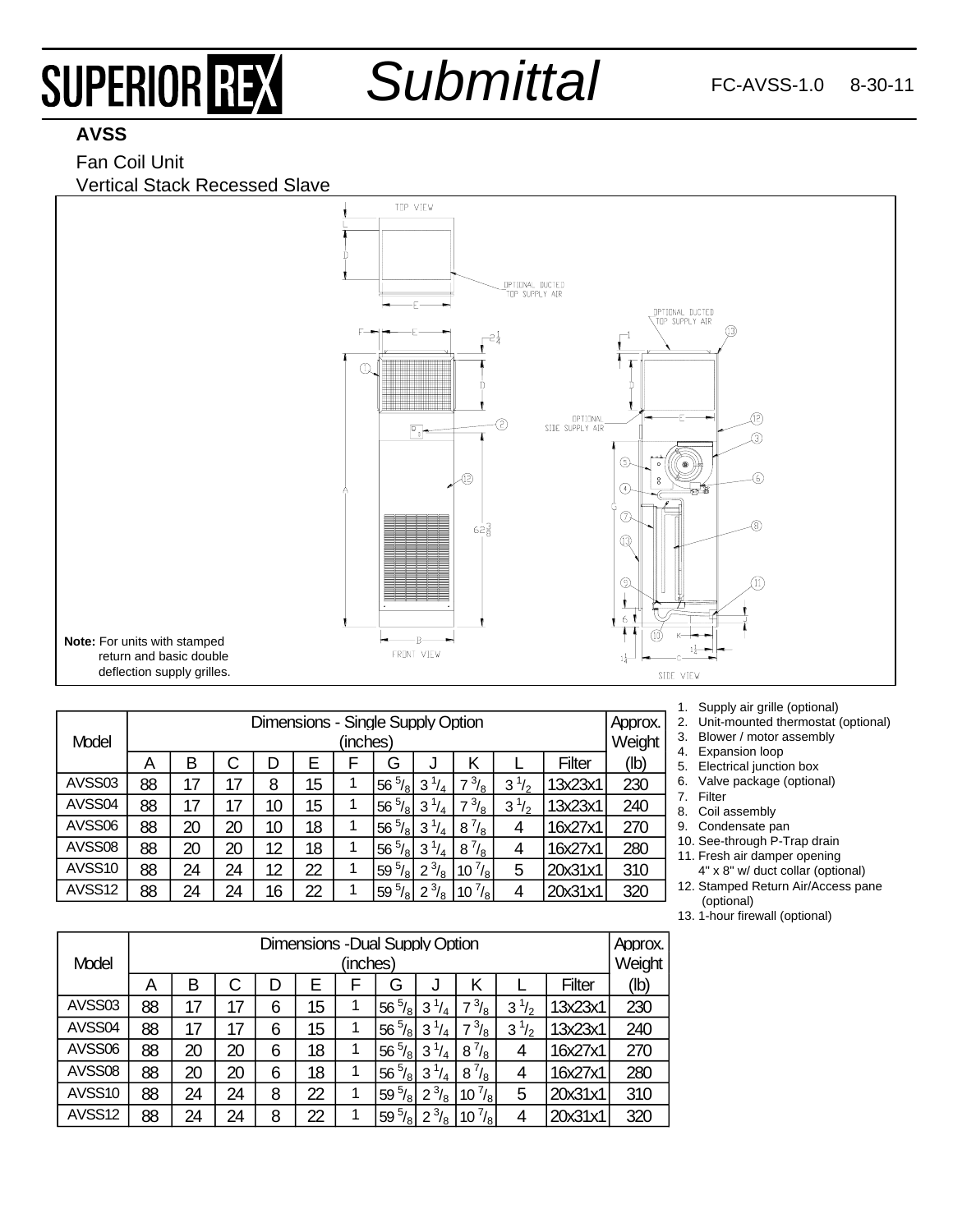## Accessories (Optional)

Check  $\mathbf{\nabla}$  if provided.

| Non-Standard Accessories          |                                   |                                     |
|-----------------------------------|-----------------------------------|-------------------------------------|
| Thermostat Quick Connect          | Washable Filter                   | Custom Return Grille / Access Panel |
| Control Transformer & Fan Relays  | Fuse                              | 1" Matte-Faced Cabinet Insulation   |
| <b>Aguastat Changeover Switch</b> | <b>Additional Supply Location</b> |                                     |
| Manual Damper<br>Auto Damper      | <b>Additional Supply Grille</b>   |                                     |
| <b>Motor Quick Disconnect</b>     | Sound and Privacy Baffle          |                                     |
|                                   | Special Grille Color              | (specify)                           |
|                                   |                                   |                                     |

| Coil - 3/8" O.D. Copper Tube; 10 Fins/Inch Aluminum, Sine Wave |             |                           |  |  |  |  |  |
|----------------------------------------------------------------|-------------|---------------------------|--|--|--|--|--|
| 2-Pipe<br>2-Row                                                | 3-Row       | 5-Row<br>4-Row            |  |  |  |  |  |
| 4-Pipe (Cooling Rows/Heating Rows)<br>$2/1-Row$                | $3/1 - Row$ | $3/2$ -Row<br>$4/1 - Row$ |  |  |  |  |  |
| <b>Chilled Water Cooling</b>                                   |             | <b>Hot Water Heating</b>  |  |  |  |  |  |
| <b>Glycol Cooling</b>                                          |             | <b>Glycol Heating</b>     |  |  |  |  |  |
|                                                                |             |                           |  |  |  |  |  |

| $Motor(s) - 3 speed PSC$<br>Standard<br><b>Optional Standard</b><br>115V/60Hz/1ph<br>Voltages: |                |       | <b>Optional High Static</b><br>115V/60Hz/1ph |                    |               | <b>Optional High Static</b><br>Voltages: |                             |  |
|------------------------------------------------------------------------------------------------|----------------|-------|----------------------------------------------|--------------------|---------------|------------------------------------------|-----------------------------|--|
|                                                                                                |                |       |                                              |                    |               |                                          |                             |  |
|                                                                                                |                |       | 208V/60Hz/1ph                                |                    |               |                                          | 208V/60Hz/1ph               |  |
| Model                                                                                          | HP             | Total |                                              | Model              | <b>HP</b>     | Total                                    |                             |  |
| AVSS03                                                                                         | $1_{10}$       | 1.3   | 230V/60Hz/1ph                                | AVSS03             | $^{1}/_{10}$  | 1.6                                      | 230V/60Hz/1ph               |  |
| AVSS04                                                                                         | $1_{10}$       | 1.4   |                                              | AVSS04             | $^{1}/_{10}$  | 1.6                                      |                             |  |
| AVSS06                                                                                         | $1_{10}$       | 2.0   | 277V/60Hz/1ph                                | AVSS06             | $^{1}/_{4}$   | 2.9                                      | 277V/60Hz/1ph               |  |
| AVSS08                                                                                         | ΙΔ.            | 2.9   |                                              | AVSS08             | $^{1}/_{4}$   | 3.5                                      |                             |  |
| AVSS <sub>10</sub>                                                                             | 14             | 4.0   |                                              |                    |               |                                          | Features:                   |  |
| AVSS12                                                                                         |                | 3.7   |                                              | AVSS <sub>10</sub> | $^{1}/_{4}$   | 4.3                                      | <b>Automatic Reset</b><br>٠ |  |
|                                                                                                | $\overline{3}$ |       |                                              | AVSS <sub>12</sub> | $\frac{1}{3}$ | 4.0                                      | Thermal Overload<br>٠       |  |
|                                                                                                |                |       |                                              |                    |               |                                          | <b>Protection System</b>    |  |

| Electric Heat<br>(Single Phase) |                 |              |                                                     |               |           |
|---------------------------------|-----------------|--------------|-----------------------------------------------------|---------------|-----------|
|                                 |                 |              | Electric Heater kW Primary or Supplementary         |               |           |
| Heater Voltage                  |                 | 115 Volts    | 208 Volts                                           | 230 Volts     | 277 Volts |
| 115V                            | <b>Size</b>     |              | Blowers Min-Max kW Min-Max kW Min-Max kW Min-Max kW |               |           |
|                                 | 03              | $1 - 1.5$ kW | kW<br>1-2                                           | kW<br>$1 - 2$ | 1-2.5 KW  |
| 208V                            | 04              | $1 - 1.5$ kW | kW<br>$1 - 2$                                       | kW<br>$1 - 2$ | 1-2.5 KW  |
|                                 | 06              | 1-2.5 kW     | kW<br>1-3                                           | kW<br>$1 - 3$ | 1-3.5 KW  |
| 230V                            | 08              | $1-2.5$ kW   | kW<br>1-3                                           | $1 - 3$<br>kW | 1-3.5 KW  |
|                                 | 10              | kW<br>1-3    | kW<br>$1 - 3$                                       | $1-3.5$ kW    | kW<br>1-5 |
| 277V                            | 12 <sup>2</sup> | kW<br>1-3    | kW<br>1-3                                           | 1-3.5 kW      | kW<br>1-5 |
|                                 |                 |              |                                                     |               |           |